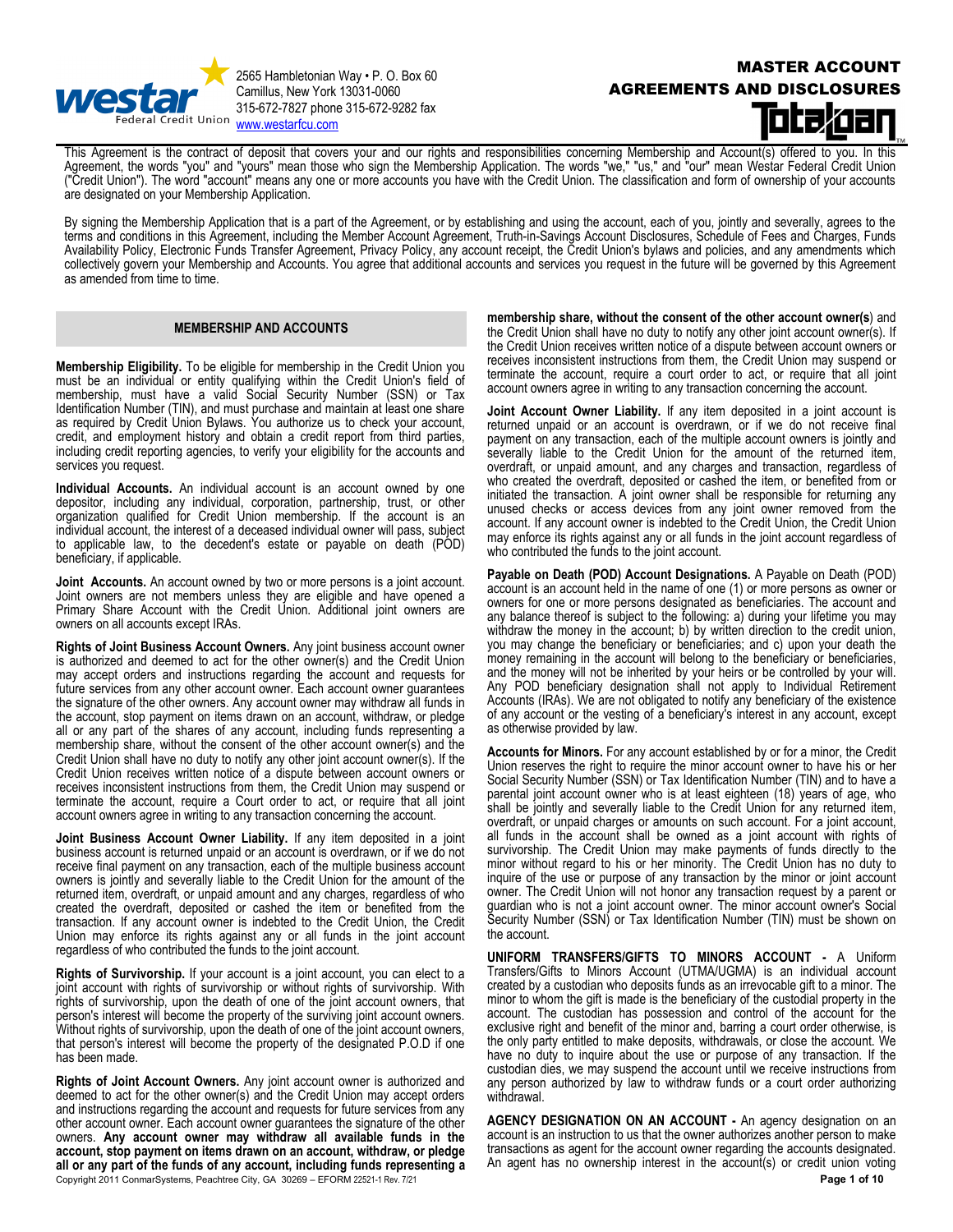rights. We have no duty to inquire about the use or purpose of any transaction made by the agent.

**Accounts for Businesses and Organizations.** Accounts held in the name of a business, organization, or association member are subject to the same terms set forth in this Agreement and the following additional rules. The Credit Union reserves the right to require the business member to provide a Membership Application informing the Credit Union who is authorized to act on its behalf. No POD beneficiary designation or other designation shall apply to the account unless your SSN is used as the primary tax identification number for the account. You agree to notify the Credit Union of any change in authority. The Credit Union may rely on the written authorization until such time as the Credit Union is informed of changes in writing and has had reasonable time to act upon such notice. The Credit Union may require that third-party checks payable to a business not be cashed, but must be deposited to a business account. The Credit Union shall have no notice of any breach of fiduciary duties arising from a transaction by any agent of the account owner, unless the Credit Union has actual notice of any wrongdoing.

**Deposit Requirements.** Funds may be deposited to any account in any manner approved by the Credit Union in accordance with the requirements set forth in the "Rate Addendum and Schedule of Fees and Charges." All accounts are nonassignable and nonnegotiable to third parties. Certificate accounts are governed by the terms of this Agreement, the terms of the "Rate Addendum and Schedule of Fees and Charges," and the terms and disclosures on your certificate account receipt for each account, which is incorporated herein by this reference.

**Endorsements.** You authorize the Credit Union, at its discretion, to accept transfers, checks, drafts, and other items for deposit into any of your accounts, whether or not they are endorsed by all payees. You authorize the Credit Union to supply missing endorsements if the Credit Union chooses to supply such endorsements. The Credit Union reserves the right to verify all endorsements on third-party checks presented for deposit, either in person or by comparison with member signature files. If insurance, government, and certain other checks or drafts require an endorsement as set forth on the back of the check, the Credit Union may require endorsement as set forth on the check. Endorsements must be placed in the space on the back of the check between the top edge and one and a half inches from the top edge. The Credit Union may accept drafts or checks with endorsements outside this space. However, if any such endorsements or other markings you or any prior endorser make on the check cause any delay or error in processing the item for payment, you will be responsible for any loss incurred by the Credit Union due to the delay or error.

**Restrictive Legends.** Some checks and drafts contain restrictive legends or similar limitations on the front of the item. Examples of restrictive legends include "two signatures required," "void after 60 days," and "not valid over \$500.00." We are not liable for payment of any check or draft contrary to a restrictive legend or other limitation contained in or on the item unless we have specifically agreed in writing to the restriction or limitation.

**Collection of Items.** The Credit Union shall not be responsible for deposits made by mail or at an un-staffed facility until the Credit Union actually receives them. In handling items for deposit or collection, the Credit Union only acts as your agent and assumes no responsibility beyond the exercise of ordinary care. The Credit Union will not be liable for default or negligence of any correspondent or for loss in transit, and each correspondent will only be liable for its own negligence. The Credit Union reserves the right to send any item for collection.

**Final Payment.** All items or Automated Clearing House (ACH) transfers credited to your account are provisional and subject to our receipt of final payment. If final payment is not received, we reserve the right to charge your account for the amount of those items or ACH transfers and impose a return charge on your account. After we have received final payment, we refer to these deposits as collected items. If the Credit Union incurs any fee to collect any item, the Credit Union may charge such a fee to your account. The Credit Union reserves the right to refuse or to return all or any item or funds transfer. The Credit Union shall have the right to charge back against your account all previously deposited items or other items endorsed by you that are returned to the Credit Union unpaid, regardless of whether the amount of the item has been available for your use.

Copyright 2011 ConmarSystems, Peachtree City, GA 30269 – EFORM 22521-1 Rev. 7/21 **Page 2 of 10 Direct Deposits.** The Credit Union may offer direct deposit options allowing you to preauthorize deposits (i.e. payroll checks, Social Security or retirement checks, or other government checks) or preauthorize transfers from other accounts at the Credit Union. You must authorize any direct deposits to your accounts by a separate authorization. If applicable, you must notify the Credit Union at least thirty (30) days prior to any direct deposit or preauthorized transfer if you wish to cancel or change the direct deposit or direct transfer option. Upon filing of bankruptcy, if you fail to cancel any direct deposit authorization, you instruct your employer and the Credit Union to make and apply direct deposits in accordance with your authorization on file with the Credit Union. If the Credit Union is required to reimburse the U.S. government for any

benefit payment directly deposited into your account for any reason, you agree the Credit Union may deduct the amount returned from any of your accounts, unless prohibited by law.

**Crediting of Deposits.** Deposits made on Sundays and Credit Union holidays will be credited to your account on the next business day. Deposits received at un-staffed facilities such as night depositories and automated teller machines (ATMs) will be credited on the day funds are removed and processed by the Credit Union. Items drawn from an institution located outside the United States are handled on a collection basis only. Amounts will be credited to your account when we receive final payment. You waive any notice of nonpayment, dishonor, or protest regarding any items purchased or received by the Credit Union for credit to your account or for collection.

#### **ACCOUNT ACCESS**

**Authorized Signature.** Your signature on the Account Card authorizes your account access. We will not be liable for refusing to honor any item or instruction if we believe the signature is not genuine. If you have authorized the use of a facsimile signature, we may honor any check or draft that appears to bear your facsimile signature even if it was made by an unauthorized person. You authorize us to honor transactions initiated by a third person to whom you have given your account number even if you do not authorize a particular transaction.

**Access Options.** You may withdraw or transfer funds from your account(s) in any manner we permit (e.g., at an automated teller machine, in person, by mail, Internet access, automatic transfer, or telephone, as applicable). We may return as unpaid any check or draft drawn on a form we do not provide, and you are responsible for any loss we incur handling such a check or draft. We have the right to review and approve any form of power of attorney and may restrict account withdrawals or transfers. We are under no obligation to honor any power of attorney.

**ACH and Wire Transfers.** Except as amended by this Agreement, electronic funds transfers we permit that are subject to Article 4A of the Uniform Commercial Code will be subject to such provisions of the Uniform Commercial Code as enacted by the state where the main office of the credit union is located. We may execute certain requests for electronic funds transfers by Fedwire. Fedwire transactions are subject to Federal Reserve Board Regulation J. You may order electronic funds transfers to or from your account. We will debit your account for the amount of an electronic funds transfer and will charge your account for any fees related to the transfer. Unless we agree otherwise in writing, we reserve the right to refuse to execute any order to transfer funds to or from your account. We are not obligated to execute any order to transfer funds out of your account if the amount of the requested transfer plus applicable fees exceeds the available funds in your account. We are not liable for errors, delays, interruptions or transmission failures caused by third parties or circumstances beyond our control including mechanical, electronic or equipment failure. We will not provide you with next day notice of ACH, wire transfers and other electronic payments credited to your account.

You will receive notice of such credits on your account statements. You may contact us to determine whether a payment has been received. If we fail to properly execute a payment order, and such action results in a delay in payment to you, we will pay you dividends or interest for the period of delay as required by applicable law. The dividends or interest paid to you will be based on the lowest nominal dividend or interest rate we were paying on any account during that period. Payment orders we accept will be executed within a reasonable time of receipt but may not necessarily be executed on the date they are received. Cut-off times may apply to the receipt, execution and processing of funds transfers, payment orders, cancellations, and amendments and, if received after a cut-off time, may be treated as having been received on the next following funds transfer business day. Information about any cut-off times is available upon request. When you initiate a wire transfer, you may identify the recipient and any financial institution by name and by account or identifying number. The credit union and any other financial institutions facilitating the transfer may rely strictly on the account or identifying number even if the number identifies a different person or financial institution. Any account owner may amend or cancel a payment order even if that person did not initiate the order. We may refuse requests to amend or cancel a payment order that we believe will expose the credit union to liability or loss. Any request to amend or cancel a payment order that we accept will be processed within a reasonable time after it is received. You agree to hold us harmless from and indemnify us for all losses and expenses resulting from any actual or attempted amendment or cancellation of a payment order. We may require you to follow a security procedure to execute a payment order or certain electronic funds transfer transactions. We will notify you of any such security procedures and you agree that our security procedures are commercially reasonable.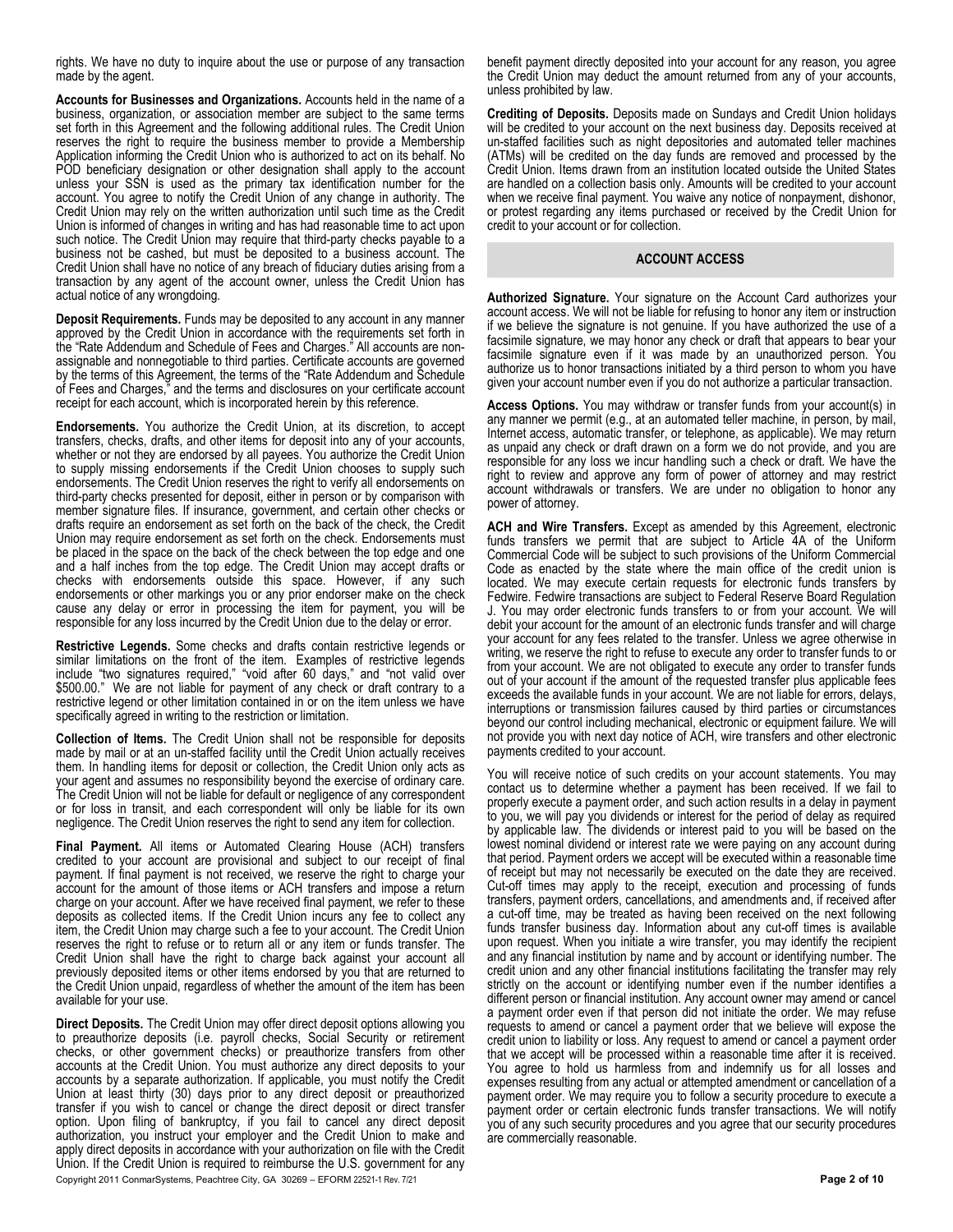**Credit Union Examination.** The Credit Union may disregard information on any check other than the signature of the drawer and amount of the item and any magnetic encoded information. You agree that the Credit Union does not fail to exercise ordinary care in paying an item solely because its procedures do not provide for sight examination of items.

# **ELECTRONIC CHECK TRANSACTIONS**

**Electronic Checks.** If you authorize a merchant to electronically debit your checking account using the routing, account, and serial number of your check to initiate the transfer, whether the check is blank, partially or fully completed and signed, such authorization is an electronic check conversion. An electronic check conversion is an electronic funds transfer (EFT) subject to the terms of the Electronic Funds Transfer Agreement. You authorize us to honor any electronic check conversion from your checking account.

**Electronic Re-presented Checks.** If you write a check on a personal account that we return unpaid because of insufficient or uncollected funds, payee or any subsequent holder of the check may re-present the check to us, through an electronic instruction ("Electronic Re-presented Check") to charge your account for the amount of the check. If we receive an electronic re-presented check, we will pay or return the electronic re-presented check as if the original paper check was presented to us. Any collection fee you authorize the merchant to debit from your account is an electronic funds transfer subject to the terms of the Electronic Funds Transfer Agreement. If you want to reverse an electronic re-presented check, you must give us an affidavit within fifteen (15) days after we send or make available to you the periodic statement that reflects payment of that electronic re-presented check. In your affidavit, you must declare and swear under oath that the electronic re-presented check was ineligible or unauthorized. If we receive a proper notice of affidavit from you within the 15-day period, we will recredit your account with the amount of the charge. If you wish to stop payment of any electronic re-presented check, you must follow the procedures for stopping payment of checks, not the procedures for stopping payment on electronic loan or bill payments. If you ask us to request the depositor's bank to send us the original paper check or a copy of the paper check, and we provide it to you, you agree that you will not seek to have your account re-credited due to a prior stop payment order or if the item is otherwise ineligible for collection.

**Account Rates and Fees.** The Credit Union's payment of dividends on any account is subject to the account rates and fees, earnings, payment, and balance requirements as set forth in the "Account Disclosure" and "Schedule of Fees and Charges." You agree that the Credit Union may impose fees and charges for the deposit account services provided by the Credit Union. A current "Schedule of Fees and Charges" has been provided to you separately. You agree the Credit Union may change the "Account Disclosure" and "Schedule of Fees and Charges from time to time and you will be notified of such changes as required by law

#### **TRANSACTION LIMITATIONS**

**Understanding Your Account Balance**. Your Checking account has two kinds of balances: the actual balance and the available balance.

- *Actual Balance* Your actual balance reflects the full amount of all deposits to your account as well as payment transactions that have been posted to your account. It does not reflect checks you have written and are still outstanding or transactions that have been authorized but are still pending.
- *Available Balance* Your available balance is your actual balance less: *(1)* holds placed on deposits; *(2)* holds on debit card or other transactions that have been authorized but are not yet posted; and *(3)* any other holds, such as holds related to pledges of account funds, minimum balance requirements, or to comply with court orders.

We use your available balance to determine whether there are sufficient funds in your account to pay items, including checks and drafts, as well as ACH, debit card and other electronic transactions. You may check your available balance online, mobile banking or by calling a branch.

Copyright 2011 ConmarSystems, Peachtree City, GA 30269 – EFORM 22521-1 Rev. 7/21 **Page 3 of 10 Withdrawal Restrictions.** The Credit Union will permit a withdrawal only if you have sufficient available funds in your account to cover the full amount of the withdrawal or have an established overdraft protection plan. Drafts or other transfer or payment orders that are drawn against insufficient available funds will be subject to a service charge set forth in the "Schedule of Fees and Charges." If there are sufficient available funds to cover some but not all of your withdrawal orders, the Credit Union may allow those withdrawals for which there are sufficient available funds in any order at the Credit Union's discretion. The Credit Union may also refuse to allow a withdrawal in other cases, for example. any dispute between the owners about the account (unless a court has ordered the Credit Union to allow the withdrawal); a legal garnishment or attachment is

served; the account secures an obligation to the Credit Union; any required documentation has not been presented; or you fail to repay a Credit Union loan on time. You will be advised of the reasons for refusal if such action is taken. The Credit Union reserves the right to require members to give notice in writing of any intended withdrawals from any account (except checking accounts) of no less than seven (7) days and up to sixty (60) days, as required by law, before such withdrawal.

**Transfer Limitations.** We may limit the dollar amount or the number of transfers from your account. See your Truth-in-Savings Disclosure or your Electronic Funds Transfer Agreement and Disclosure.

**Cash Withdrawal Limitations.** We may limit the dollar amount you withdraw from your account.

### **OVERDRAFTS**

**Overdraft Liability.** If on any day, the available funds in your checking account are not sufficient to cover checks and other items posted to your account, those checks and items will be handled in accordance with our overdraft procedures or an overdraft protection plan you have with us. The Credit Union's determination of an insufficient account balance may be made at any time between presentation and the Credit Union's midnight deadline with only one review of the account required. The Credit Union has no duty to notify you of an insufficient funds item. The Credit Union may charge a fee for an insufficient funds item whether paid or returned as set forth in the "Rate Addendum and Schedule of Fees and Charges." We may charge you an NSF fee each time an item is submitted to us for payment from your account when at the time of presentment your account does not have sufficient available funds or when we return, reverse, or decline to pay an item for any other reason authorized by the terms and conditions governing your account. Except as otherwise agreed to in writing, the Credit Union, by covering one or any overdraft, does not agree to cover overdrafts in the future and may discontinue covering overdrafts at any time. If the Credit Union pays an item that would otherwise overdraw your account, you agree to pay the overdraft amount immediately. We reserve the right to pursue collection of previously dishonored items at any time, including giving a payor bank extra time beyond any midnight deadline limits.

**Order of Payments.** Checks, drafts, items and other transactions may not be processed in the order that you make them or in the order that we receive them. We may, at our discretion, pay a check, draft or item and execute other transactions on your account in any order we choose. The order in which we process checks, drafts and items and execute other transactions on your account may affect the total amount of overdraft fees that may be charged to your account. Please contact us if you have questions about how we pay checks or drafts and process transfers and withdrawals.

**Postdated and Stale Dated Items.** You authorize us to accept and pay any check, even if the check is presented for payment before its date, unless you notify the Credit Union of the postdating. Your notice will be effective only if the Credit Union receives the notice in time for the Credit Union to notify its employees and reasonably act upon the notice. You must accurately describe the check, including the number, date, and amount. You understand that the exact information is necessary for the Credit Union's computer to identify the check. If you give the Credit Union an incorrect, incomplete, or untimely notice, the Credit Union will not be responsible for paying the item before the date stated and the Credit Union may charge your account as of the date the Credit Union pays the item. You may make an oral notice, which will lapse within fourteen (14) days, unless continued in writing, within that time. A written notice will be effective for twelve (12) months. A written notice may be renewed in writing from time to time. You also agree not to deposit checks, drafts, or other items before they are properly payable. The Credit Union is under no obligation to you to pay a check or draft drawn on your account that is presented more than six (6) months after its date.

#### **STOP PAYMENT ORDERS**

**Stop Payment Request.** You may ask the Credit Union to stop payment on any check drawn upon your checking account. You may request a stop payment by telephone, by mail, fax or in person. The stop payment will be effective if the Credit Union receives the order in time for the Credit Union to act upon the order and you state the number of the account, date, and number of the check and its exact amount. If you give the Credit Union incorrect or incomplete information, the Credit Union will not be responsible for failing to stop payment on the item. If the stop payment order is not received in time for the Credit Union to act upon the order, the Credit Union will not be liable to you or to any other party for payment of the item. If we re-credit your account after paying a check over a valid and timely stop payment order, you agree to sign a statement describing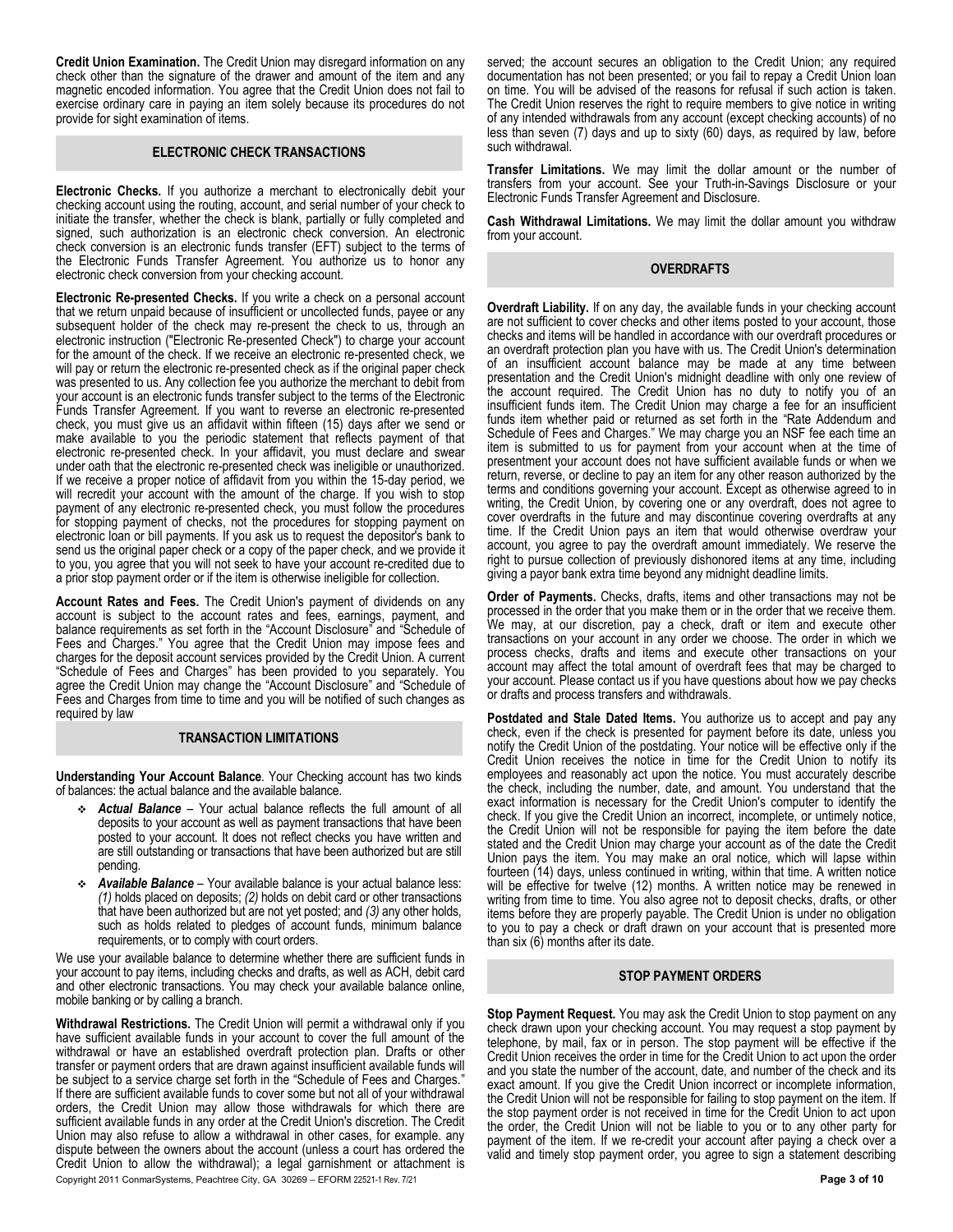the dispute with the payee, to transfer all of your rights against the payee or other holders of the check to the Credit Union, and to assist the Credit Union in legal action taken against the person.

**Duration of Order.** You may make an oral stop payment order, which will lapse within fourteen (14) calendar days unless continued in writing within that time. A written stop payment order will be effective for 6 months. A written stop payment order may be renewed in writing from time to time. The Credit Union is not obligated to notify you when a stop payment order expires.

**Liability.** The Credit Union may charge a fee for each stop payment order requested, as set forth in the "Schedule of Fees and Charges." You may not stop payment on any certified check or draft, cashier's check or teller's check, or any other check, draft, or payment guaranteed by the Credit Union. You should be aware that while payment of the item may be stopped, you may remain liable to any person, including the Credit Union, who is a holder of the item despite the stop payment order. You agree to indemnify and hold the Credit Union harmless from all costs, including attorney fees, damages, or claims related to the Credit Union's action in refusing payment of an item, including claims of any multiple party account owner, payee, or endorsee in failing to stop payment of an item as a result of incorrect information provided by you.

Lost Items. The Credit Union, in receiving items from you for withdrawal or deposit, acts only as your agent and reserves the right to reverse the credit for any deposited items or to charge your account for the items, should they become lost in the collection process.

**Credit Union's Liability for Errors.** If the Credit Union does not properly complete a transaction according to this Agreement, the Credit Union will be liable for your losses or damages not to exceed the amount of the transaction, except as otherwise provided by law. The Credit Union will not be liable if; (a) through no fault of the Credit Union, your account does not contain enough money to make the transaction; (b) circumstances beyond the Credit Union's control prevent the transaction; (c) your loss is caused by your negligence or the negligence of another financial institution; or (d) the money in your account is subject to a legal process or other claim. The Credit Union will not be liable for consequential damages except liability for wrongful dishonor. The Credit Union's actions will constitute the exercise of ordinary care if such actions or non-actions are consistent with applicable state law, Federal Reserve regulations and operating letters, clearing house rules, and general banking practices followed in the area serviced by the Credit Union. You grant the Credit Union the right, in making payments of deposited funds, to rely on the form of the account and the terms of this Account Agreement. Any conflict between oral representations by you or Credit Union employees and any written form will be resolved by reference to this Agreement and applicable written form.

**Remotely Created Checks.** For purposes of this paragraph, "account" means a transaction account, credit account, and any other account on which checks (share drafts) may be drawn. A remotely created check is a check created by someone other than the person on whose account the check is drawn. A remotely created check is generally created by a third party payee as authorized by the owner of the account on which the check is drawn. Authorization is usually made over the telephone or through on-line communication. The owner of the account does not sign a remotely created check. In place of the owner's signature, the remotely created check usually bears a statement that the owner authorized the check or bears the owner's printed or typed name. If you authorize a third party to draw a remotely created check against your account, you may not later revoke your authorization. It is your responsibility to resolve any authorization issues directly with the third party. We are not required to credit your account and may charge against your account any remotely created check for which the third party has proof of your authorization.

**Credit Union Lien and Security Interest.** To the extent you owe the Credit Union money as a borrower, guarantor, endorser, or otherwise, the Credit Union has a lien on any or all the funds in any account in which you have an ownership interest at the Credit Union, regardless of the source of the funds. The Credit Union may apply these funds in any order to pay off your indebtedness. If the Credit Union chooses not to enforce its lien, the Credit Union does not waive its right to enforce the lien at a later time. In addition, you grant the Credit Union a consensual security interest in your accounts and agree the Credit Union may use the funds from your accounts to pay any debt or amount owed the Credit Union, except obligations secured by your dwelling, unless prohibited by applicable law. All accounts are non-transferable to third parties. All accounts may not be assigned without our prior written consent.

**Legal Process.** If any legal action, such as a levy, garnishment, or attachment, is brought against your account, the Credit Union may refuse to pay out any money from your account until the dispute is resolved. If the Credit Union incurs any expenses or attorney fees in responding to legal process, such expenses may be charged against your account without prior notice to you, unless prohibited by law. Any legal process against your account is subject to the Credit Union's lien and security interest.

Copyright 2011 ConmarSystems, Peachtree City, GA 30269 – EFORM 22521-1 Rev. 7/21 **Page 4 of 10**

**Account Information.** Upon your request, the Credit Union will inform you of the name and address of each credit reporting agency from which the Credit Union obtains a report in connection with your account. The Credit Union agrees not to disclose account information to third parties except when: (1) it is necessary to complete a transaction; (2) the third party seeks to verify the existence or condition of your account in accordance with applicable law; (3) such disclosure complies with the law or a government agency or court order; (4) as disclosed in our Privacy Notice Disclosure with Opt Out; or (5) you give us written permission.

#### **NOTICES**

**Name or Address Changes.** It is your responsibility to notify the Credit Union of a change in mailing or physical address, change of email address or change of name. The Credit Union is only required to attempt to communicate with you only at the most recent address you have provided to the Credit Union. If the Credit Union attempts to locate you, the Credit Union may impose a service fee as set forth on the "Schedule of Fees and Charges."

**Notice of Amendments.** Except as otherwise prohibited by applicable law, the terms of this Agreement are subject to change at any time. The Credit Union will notify you of any changes in account terms, rates, or fees as required by law. Changes in account ownership, such as adding or removing a joint account owner, must be evidenced in writing. The Credit Union reserves the right to waive any term in this Agreement. Any such waiver shall not affect the Credit Union's right to enforce any right in the future.

**Effect of Notice.** Any written notice you give the Credit Union is effective when it is actually received by the Credit Union. Any written notice the Credit Union gives to you is effective when it is deposited in the U.S. mail, postage prepaid, and addressed to you at your statement mailing address. Notice to any one account owner is considered notice to all owners of the account. The Credit Union reserves the right to accept oral instructions, and you agree to hold the Credit Union harmless from any liability arising as a result of such instructions.

**Electronic Notices.** If you have agreed to receive notices electronically we may send you notices electronically and discontinue mailing paper notices to you until you notify us that you wish to reinstate receiving paper notices.

**Taxpayer Identification Number (TIN) and Backup Withholding.** If your account is or becomes subject to backup withholding, the Credit Union is required by law to withhold and pay the Internal Revenue Service (IRS) a required percentage of payments of dividends, and certain other payments under certain conditions. Your failure to furnish a correct taxpayer identification number (TIN) or meet other applicable requirements may result in backup withholding as well as civil or criminal penalties. If you refuse to provide your TIN, the Credit Union may suspend the opening of your account.

# **STATEMENTS**

**Contents.** If the Credit Union provides a statement for your account, you will receive a periodic statement of all transactions and activity on your account during the statement period. If a periodic statement is provided, you agree that only one statement is necessary for a multiple party account. For checking accounts, you understand that when paid, your original check becomes property of the Credit Union. Copies will be retained by the Credit Union and made available upon your request and subject to the fee set forth in the "Rate Addendum and Schedule of Fees and Charges."

**Examination.** You are responsible for examining each statement and reporting any irregularities to the Credit Union. The Credit Union will not be responsible for any forged, altered, or unauthorized item drawn on your account if (1) you fail to notify the Credit Union within thirty-three (33) days of the mailing date of the earliest statement and availability of checks containing any forgery, alteration, or unauthorized signature on the item; or (2) any items are forged or altered in a manner not detectable by a reasonable person, including the unauthorized use of a facsimile signature machine.

**Notice to Credit Union.** You agree that the Credit Union's retention of checks does not alter or waive your responsibility to examine your statements and check copies or the time limit for notifying the Credit Union of any errors. The statement will be considered correct for all purposes and the Credit Union will not be liable for any payment made or charge to your account unless you notify the Credit Union in writing within the above time limit after the statement and checks are made available to you.

**Inactive and Abandoned Accounts.** If you have an account that you have not made a withdrawal from, deposit to, renewal of, or transfer involving your account for more than 18 months the Credit Union may classify your account as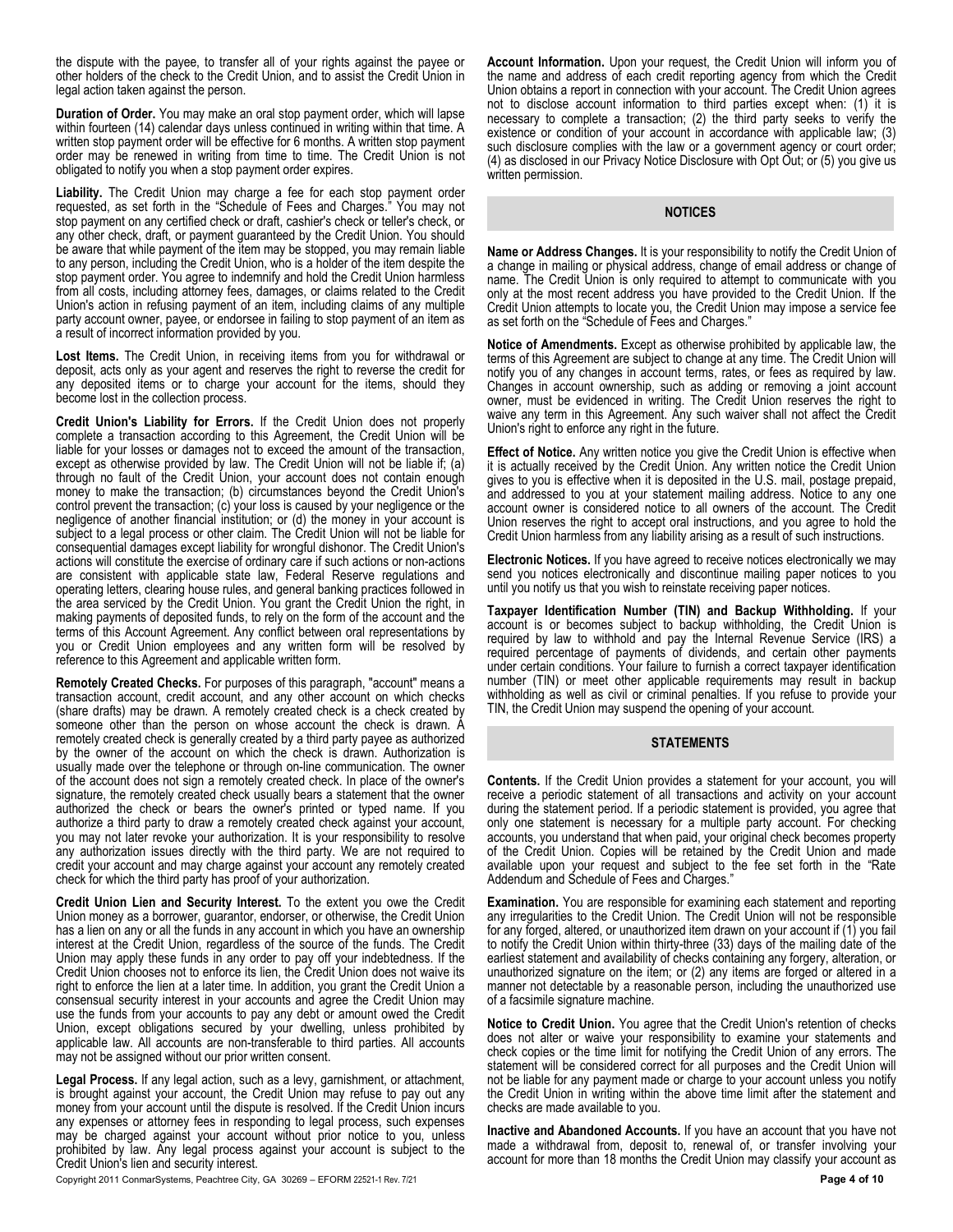inactive and may charge an inactive account service fee as allowed by applicable law and set forth on the "Schedule of Fees and Charges". If your account is classified as inactive and the Credit Union has been unable to contact you by regular mail during this period, the Credit Union may classify your account as dormant and may charge a dormant account service fee as allowed by law and set forth on the "Schedule of Fees and Charges". Thereafter, dividends or interest will not be paid on the account if the balance falls below any minimum balance requirement. If a deposit or withdrawal has not been made on the account, you have not otherwise indicated an interest in the account, or the Credit Union has had no other contact with you within three (3) years as required by the Uniform Unclaimed Property Act, the account will presumed to be abandoned. Funds in abandoned accounts will be remitted in accordance with state law. Once funds have been turned over to the state, the Credit Union has no further liability to you for such funds. If you choose to reclaim such funds, you must apply to the appropriate state agency.

**Death of Account Owner.** The Credit Union may require the survivor or other claimant to the account to produce certain documents before releasing the funds in the account. The Credit Union may continue to honor all transfers, withdrawals, deposits, and other transactions on the account until the Credit Union learns of an account owner's death. Once the Credit Union learns of a member's death, the Credit Union may pay checks or honor other payments or transfer orders authorized by the deceased member for a period of ten (10) days unless the Credit Union receives instructions from any person claiming an interest in the account to stop payment on the checks and other items. You agree that the Credit Union can require that anyone who claims funds in your account after your death to indemnify the Credit Union for any losses resulting from honoring that claim.

**Termination of Account.** The Credit Union may terminate your account at any time without notice to you or may require you to close your account and apply for a new account if (1) there is a change in owners or authorized signers; (2) there has been a forgery or fraud reported or committed involving your account; (3) there is a dispute as to the ownership of the funds in the account; (4) any account checks are lost or stolen; (5) there are excessive returned unpaid items not covered by an overdraft protection plan; (6) any owner or authorized user causes the Credit Union to suffer a loss, or if there has been any misrepresentation or any other abuse of any of your accounts. Your account removal or termination will not affect your responsibility for any loan obligations or prior transactions. The Credit Union is not responsible for payment of any check, withdrawal, or other item once your account is terminated; however, if the Credit Union pays a check or other item after termination, you agree to reimburse the Credit Union for payment.

**Termination of Membership.** You may terminate your membership at the Credit Union after giving written notice of your intent to withdraw. You may be expelled if there has been any misrepresentation or any other abuse on any of your other accounts or if you fail to comply with the Credit Union policies, procedures, or bylaws, conduct yourself in a threatening or abusive manner to Credit Union personnel, or willfully damage Credit Union property. You may be denied service or expelled from membership for any reason allowed by applicable law, including causing a loss to the Credit Union or violating any terms of membership. If you are expelled you may not be a joint account owner on another account.

**Special Account Instructions.** You may request the Credit Union facilitate certain Estate Account or court-ordered account arrangements. However, because the Credit Union does not give legal advice, we cannot counsel you as to which account arrangement most appropriately meets the specific requirements of your trust, will, or court order. If you ask the Credit Union to follow instructions that the Credit Union believes might expose it to claims, suits, lawsuits, expenses, liabilities, or damages, whether directly or indirectly, the Credit Union may refuse to follow your instructions or may require you to post a bond to indemnify the Credit Union. Any item presented with a full payment legend must be presented in person to a Credit Union officer. Otherwise, payment is accepted with full reservation of rights. Account changes requested by you, or any account owner, must be evidenced by a signed Membership Application and accepted by the Credit Union. The Credit Union will recognize the authority of someone to whom you have given power of attorney unless it is a Military Power of Attorney less than 1 year old.

**Internet Gambling and Other Illegal Activities.** You agree that you are not engaged in unlawful internet gambling or any other illegal activity. You agree that you will not use any of your accounts, access devices or services for unlawful internet gambling or other illegal activities. We may terminate your account relationship if you engage in unlawful internet gambling or other illegal activities.

**Severability.** In the event that any paragraph of this Agreement or any portion thereof is held by a court to be invalid or unenforceable for any reason, the other paragraphs and portions of this Agreement shall not be invalid or unenforceable and will continue in full force and effect.

**Enforcement.** You agree to be liable to the Credit Union for any liability, loss, or expense as provided in this Agreement that the Credit Union incurs as a result of any dispute involving your accounts or services. You authorize the Credit Union to deduct any such liability, loss, or expense from your account without prior notice to you. In the event either party brings legal action to enforce the Agreement or collect any overdrawn funds on accounts accessed under this Agreement, the prevailing party shall be entitled, subject to applicable law, to payment by the other party of its reasonable attorney fees and costs, including fees on any appeal, bankruptcy proceedings, and any post-judgment collection actions, if applicable.

**Governing Law.** This Agreement is governed by the Bylaws of the Credit Union, federal laws and regulations, the laws and regulations of the state in which the Credit Union's main office is located and local clearinghouse rules, as amended from time to time. Any disputes regarding this Agreement shall be subject to the jurisdiction of the court of the city in which the Credit Union is located.

**Negative Information Notice.** We may report information about your loan, share or deposit accounts to credit bureaus. Late payments, missed payments, or other defaults on your accounts may be reflected in your credit report.

# **FUNDS AVAILABILITY POLICY DISCLOSURE**

**This Disclosure describes your ability to withdraw funds from all your accounts at the Credit Union except for funds deposited to certificate accounts. The Credit Union reserves the right to delay the availability of funds deposited to certificate accounts for periods longer than those disclosed in this policy. Please ask us if you have a question about which accounts are affected by this policy.**

**General Policy.** Our policy is to make funds from your cash and check deposits available to you on the same business day that we receive your deposit. Electronic direct deposits will be available on the day we receive the deposit. Once they are available, you can withdraw the funds in cash and we will use the funds to pay checks that you have written. For determining the availability of your deposits, every day is a business day, except Saturdays, Sundays, and federal holidays. If you make a deposit before 4:00 p.m. on a business day that we are open, we will consider that day to be the day of your deposit. However, if you make a deposit after our cutoff hour or on a day we are not open, we will consider that the deposit was made on the next business day we are open.

**Reservation of Right to Hold.** In some cases, we will not make all of the funds that you deposit by check available to you on the same business day that we receive your deposit. Funds may not be available until the second business day after the day of your deposit. However, the first \$225.00 of your deposit will be available on the first business day after the day of your deposit. If we are not going to make all of the funds from your deposit available on the same business day, we will notify you at the time you make your deposit. We will also tell you when the funds will be available. If your deposit is not made directly to one of our employees or if we decide to take this action after you have left the premises, we will mail you the notice by the next business day after we receive your deposit. If you will need the funds from a deposit right away, you should ask us when the funds will be available.

**Holds on Other Funds.** If we cash a check for you that is drawn on another financial institution, we may withhold the availability of a corresponding amount of funds that are already in your account. Those funds will be available at the time funds from the check we cashed would have been available if you had deposited it. If we accept for deposit a check that is drawn on another financial institution, we may make funds from the deposit available for withdrawal immediately but delay your availability to withdraw a corresponding amount of funds that you have on deposit in another account with us. The funds in the other account would then not be available for withdrawal until the time periods that are described elsewhere in this Disclosure for the type of check that you deposited.

**Longer Delays May Apply.** We may delay your ability to withdraw funds deposited by check into your account an additional number of days for these reasons:

- $\div$  We believe a check you deposit will not be paid.
- You deposit checks totaling more than \$5,525.00 on any one (1) day.
- \* You deposit a check that has been returned unpaid.
- You have overdrawn your account repeatedly in the last six (6) months.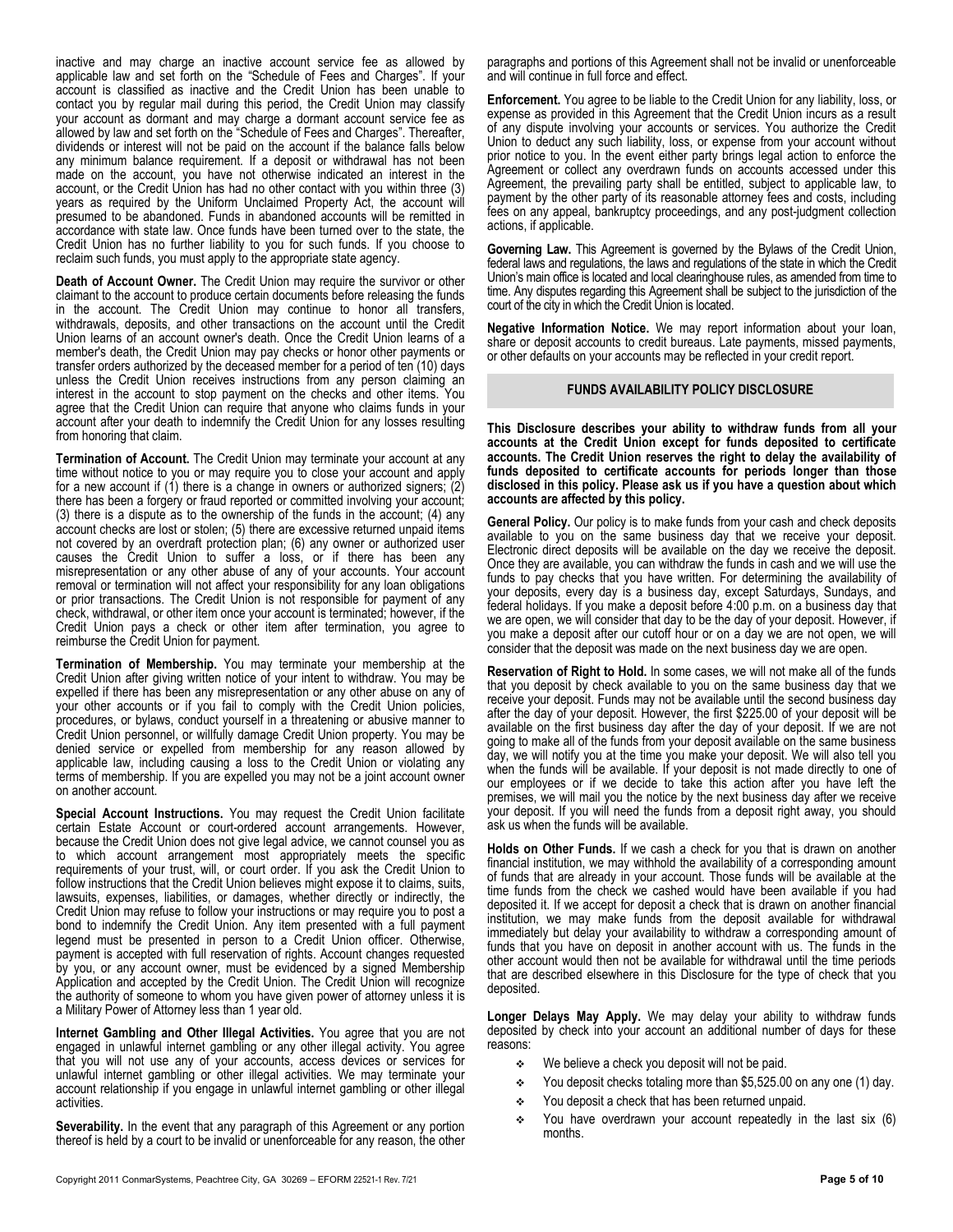There is an emergency, such as failure of communications or computer equipment.

We will notify you if we delay your ability to withdraw funds for any of these reasons and we will tell you when the funds will be available. They will generally be available no later than the seventh business day after the day of your deposit.

**Special Rules for New Accounts.** If you are a new member, the following special rules will apply during the first 30 days your account is open. Funds from electronic direct deposits to your account will be available on the day we receive the deposit. Funds from deposits of cash, wire transfers, and the first \$5,525.00 of a day's total deposits of cashier's, certified, teller's, traveler's, and federal, state, and local government checks will be available on the next business day after the day of your deposit if the deposit meets certain conditions. For example, the checks must be payable to you and you may have to use a special deposit slip. The excess over \$5,525.00 will be available on the seventh business day after the day of your deposit. If your deposit of these checks (other than a U.S. Treasury check) is not made in person to one of our employees, the first \$5,525.00 will not be available until the second business day after the day of your deposit. Funds from all other check deposits will be available on the ninth business day after the day of your deposit.

**Cash Withdrawal Limitation.** We place certain limitations on withdrawals in cash. In general, \$225.00 of a deposit is available for withdrawal in cash by the first business day after the day of deposit. In addition, a total of \$450.00 of other funds becoming available on a given day will be available for withdrawal in cash at or after 5:30 p.m. that day. Any remaining funds will be available for withdrawal in cash by the following business day.

**Foreign Checks.** Checks drawn on financial institutions located outside the U.S. (foreign checks) cannot be processed the same as checks drawn on U.S. financial institutions. Foreign checks are exempt from the policies outlined in this Disclosure. Generally, the availability of funds for deposits of foreign checks will be delayed for the time it takes us to collect the funds from the financial institutions upon which it is drawn.

# **ELECTRONIC FUNDS TRANSFER AGREEMENT AND DISCLOSURE**

**This Electronic Funds Transfer Agreement is the contract which covers your and our rights and responsibilities concerning the electronic funds transfer ("EFT") services offered to you by the Credit Union. In this Agreement, the words "you" and "yours" mean those who sign the application or account card as applicants, joint owners, or any authorized users. The words "we," "us," and "our" mean the Credit Union. The word "account" means any one or more share and share draft accounts you have with the Credit Union.**

Electronic Funds transfers are electronically initiated transfers of money from your account through the electronic funds transfer services described below. By signing an application or account card for EFT services, signing your Card, or using any service, each of you, jointly and severally, agree to the terms and conditions in this Agreement and any amendments for the EFT services offered.

**EFT Services.** If approved, you may conduct any one or more of the EFT services offered by the Credit Union.

**ATM.** You may use your Debit Card and PIN (Personal Identification Number) in automated teller machines of the Credit Union, PLUS, Allpoint, Accel/Exchange, Interlink and Visa networks and such other machines or facilities as the Credit Union may designate. At the present time, you may use your Debit Card to.

- **Withdraw funds from your share and share draft accounts.**
- Transfer funds from your share and share draft accounts.
- Obtain balance information for your share and share draft accounts.
- Make POS (Point-of-Sale) transactions with your Debit Card and PIN (Personal Identification Number) to purchase goods or services at POS terminals that accept your Debit Card.
- Order goods or services by mail, telephone, or Internet from places that accept Visa.

The following limitations on the frequency and amount of ATM transactions may apply:

- There is no limit on the number of Visa Debit Card purchases you make per day.
- $\div$  You may withdraw up to a maximum of \$405.00 in any one (1) day, if there are sufficient funds in your account.
- $\div$  There is no limit to the number of cash withdrawals you may make in any one (1) day from an ATM machine.
- You may purchase up to a maximum of \$4,000.00 from POS terminals per day, if there are sufficient funds in your account.
- For security purposes, there MAY be other limits on the frequency and amount of transfers available at ATMs.
- \* You may transfer up to the available balance in your accounts at the time of the transfer.
- See "transfer limitations" section for any transactions.

Because of the servicing schedule and processing time required in ATM operations, there may be a delay between the time a deposit (either cash or check) is made and when it will be available for withdrawal.

**VISA Debit Card.** You may use your Debit Card to purchase goods and services anyplace VISA is honored by participating merchants. If you wish to pay for goods or services over the Internet, you may be required to provide card member security information before you will be permitted to complete the transaction. You agree that you will not use your Debit Card for any transaction that is illegal under applicable federal, state, or local law. Funds to cover your Debit Card purchases will be deducted from your share draft account. If the balance in your account is not sufficient to pay the transaction amount, the credit union will pay the amount and treat the transaction as a request to transfer funds from other deposit accounts, approved overdraft protection accounts or loan accounts that you have established with the Credit Union. If you initiate a transaction that overdraws your Account, you agree to make immediate payment of any overdrafts together with any service charges to the Credit Union.

You may use your Debit Card and PIN (Personal Identification Number) in automated teller machines of the Credit Union. At the present time, you may also use your Debit Card to:

- Withdraw funds from your share and share draft accounts.
- Transfer funds from your share and share draft accounts.
- $\div$  Obtain balance information for your share and share draft accounts.
- Make POS (Point-of-Sale) transactions with your Debit Card and PIN (Personal Identification Number) to purchase goods or services at merchants that accept VISA.
- Order goods or services by mail or telephone from places that accept VISA.

The following limitations on the frequency and amount of VISA Debit Card transactions may apply:

- There is no limit on the number of Visa Debit Card purchases you make per day.
- There is no limit to the number of cash withdrawals you may make in any one (1) day from an ATM machine.
- You may purchase up to a maximum of \$4,000.00 per day.
- You may withdraw up to a maximum of \$405.00 in any one (1) day from an ATM machine, if there are sufficient funds in your account.
- You may purchase up to a maximum of \$4,000.00 from POS terminals per day, if there are sufficient funds in your account.
- For security purposes, there MAY be other limits on the frequency and amount of transfers available at ATMs.
- You may transfer up to the available balance in your accounts at the time of the transfer.
- See "transfer limitations" section for any transactions.

The Credit Union reserves the right to refuse any transaction which would draw upon insufficient funds, exceed a credit limit, lower an account below a required balance, or otherwise require us to increase our required reserve on the account. All checks are payable to you as a primary member and will be mailed to your address of record. The Credit Union may set other limits on the amount of any transaction, and you will be notified of those limits. The Credit Union may refuse to honor any transaction for which you do not have sufficient available verified funds. The service will discontinue if no transaction is entered after numerous unsuccessful attempts to enter a transaction, and there may be limits on the duration of each telephone call.

# **Preauthorized EFTs.**

- **Direct Deposit.** Upon instruction of (i) your employer or (ii) the Treasury Department or (iii) other financial institutions, the Credit Union will accept direct deposits of your paycheck or of federal recurring payments, such as Social Security, to your members account.
- Preauthorized Debits. Upon instruction, we will pay certain recurring transactions from your share, and share draft account.
- **Stop Payment Rights.** If you have arranged in advance to make regular electronic fund transfers out of your account(s) for money you owe others,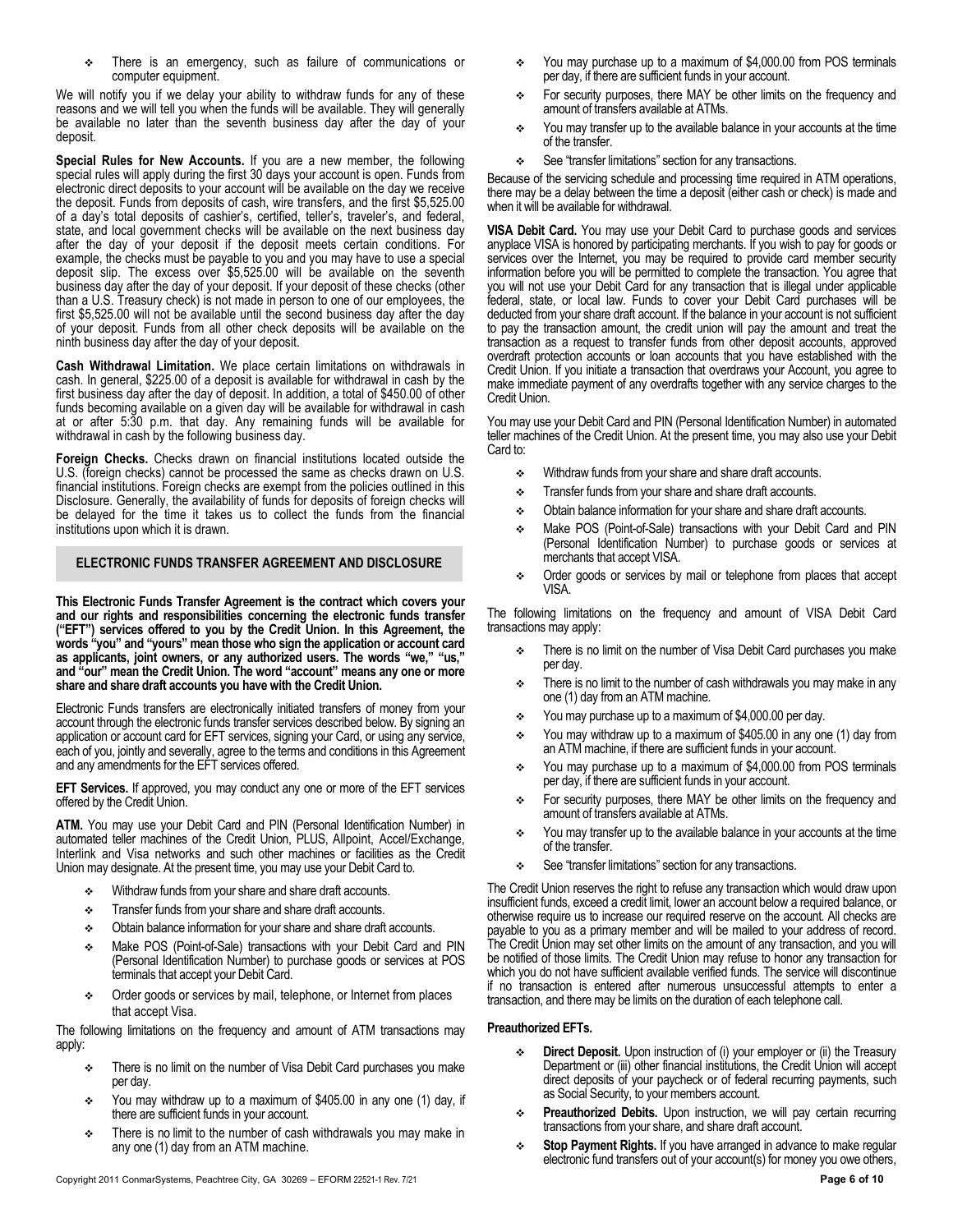you may stop payment of preauthorized transfers from your account. You must notify us orally or in writing at any time up to three (3) business days before the scheduled date of the transfer. We may require written confirmation of the stop payment order to be made within fourteen (14) days of any oral notification. If we do not receive the written confirmation, the oral stop payment order shall cease to be binding fourteen (14) days after it has been made.

- **Notice of Varying Amounts.** If these regular payments may vary in amount, the person you are going to pay is required to tell you, ten (10) days before each payment, when it will be made and how much it will be. You may choose instead to get this notice only when the payment would differ by more than a certain amount from the previous payment or when the amount would fall outside certain limits that you set.
- **Liability for Failure to Stop Payment of Preauthorized Transfers.** If you order us to stop payment of a preauthorized transfer three (3) business days or more before the transfer is scheduled, and we do not do so, we will be liable for your losses or damages.
- See "transfer limitations" section for any transactions.

**Electronic Check Conversion/Electronic Returned Check Fees.** If you pay for something with a check or share draft you may authorize your check or share draft to be converted to an electronic fund transfer. You may also authorize merchants to electronically debit your account for returned check fees. You are considered to have authorized these electronic funds transfers if you complete the transaction after being told (orally or by a notice posted or sent to you) that the transfer may be processed electronically or if you sign a written authorization.

**Online Banking.** If we approve Online Banking for your accounts, a separate temporary Security Code may be assigned to you. You must use your Security Code along with your account number to access your accounts. At the present time, you may use Online Banking to:

- $\div$  Withdraw funds from your share and share draft accounts.
- Transfer funds from your share and share draft.
- Obtain balance information for your share, share draft, IRA, vacation club and Christmas club accounts.
- Make loan payments from your share and share draft accounts.
- $\div$  Determine if a particular item has cleared.
- Obtain tax information on amounts earned on share and share draft accounts or interest paid on loan accounts.
- Verify the last date and amount of your payroll deposit.

Your accounts can be accessed under Online Banking via personal computer. Online Banking will be available for your convenience twenty-four (24) hours per day. This service may be interrupted for a short time each day for data processing.

We reserve the right to refuse any transaction which would draw upon insufficient funds, exceed a credit limit, lower an account below a required balance, or otherwise require us to increase our required reserve on the account. All checks are payable to you as a primary member and will be mailed to your address of record. We may set other limits on the amount of any transaction, and you will be notified of those limits. We may refuse to honor any transaction for which you do not have sufficient available verified funds. The service will discontinue if no transaction is entered after numerous unsuccessful attempts to enter a transaction, and there may be limits on the duration of each access.

- $\div$  There is no limit to the number of inquiries you may make in any one day.
- See "transfer limitations" that may apply to these transactions.

**Transaction Limitations.** For Primary Share and Special Share Savings Accounts, there are no transaction limitations.

Christmas Club accounts, the entire balance will be available for withdrawal September 1 thru the first Tuesday of October. The remaining balance will be transferred to another account of yours at the end of the designated withdrawal period and the account will remain open. If you make a withdrawal outside the withdrawal period, you will be charged a fee as disclosure in the Fee Schedule. However, no fee will be charged if the withdrawal occurs within seven (7) days of the date of the account is opened.

For Vacation Club accounts the entire balance will be available for withdrawal May 1 thru the first Tuesday of June. The remaining balance will be transferred to another account of yours at the end of the designated withdrawal period and the account will remain open. If you make a withdrawal outside of the withdrawal period you will be charged a fee as disclosed in the Fee Schedule. However, no fee will be charged if the withdrawal occurs within seven (7) days of the date of the account is opened.

### **CONDITIONS OF EFT SERVICES**

**Ownership of Cards.** Any Card or other device which we supply to you is our property and must be returned to us, or to any person whom we authorize to act as our agent, or to any person who is authorized to honor the Card, immediately according to instructions. The Card may be repossessed at any time at our sole discretion without demand or notice. You cannot transfer your Card or account to another person.

**Honoring the Card.** Neither we nor merchants authorized to honor the Card will be responsible for the failure or refusal to honor the Card or any other device we supply to you. If a merchant agrees to give you a refund or adjustment, you agree to accept a credit to your account in lieu of a cash refund.

**Foreign Transactions.** Purchases and cash withdrawals made in foreign currencies will be debited from your account in U.S. dollars. The exchange rate between the transaction currency and the billing currency used for processing international transactions is a rate selected by Visa from a range of rates available in wholesale currency markets for the applicable central processing date, which rate may vary from the rate Visa itself receives or the government-mandated rate in effect for the applicable central processing date. The exchange rate used on the processing date may differ from the rate that would have been used on the purchase date or cardholder statement posting date.

A fee of 1 percent of the amount of the transaction, calculated in U.S. dollars, will be imposed on all foreign transactions, including purchases, cash withdrawals and credits to your account. A fee of 0.80% of the amount of the transaction, calculated in U.S. dollars, will be imposed on all single currency foreign transactions, including purchases, cash withdrawals and credits to your account. A foreign transaction is any transaction that you complete or a merchant completes on your card outside of the United States, with the exception of U.S. military bases, U.S. territories, U.S. embassies or U.S. consulates.

**Security of Access Code.** You may use one or more access codes with your electronic funds transfers. The access codes issued to you are for your security purposes. Any codes issued to you are confidential and should not be disclosed to third parties or recorded on or with the Card. You are responsible for safekeeping your access codes. You agree not to disclose or otherwise make your access codes available to anyone not authorized to sign on your accounts. If you authorize anyone to use your access codes that authority shall continue until you specifically revoke such authority by notifying the Credit Union. You understand that any joint owner you authorize to use an access code may withdraw or transfer funds from any of your accounts. If you fail to maintain the security of these access codes and the Credit Union suffers a loss, we may terminate your EFT services immediately.

**Joint Accounts.** If any of your accounts accessed under this Agreement are joint accounts, all joint owners, including any authorized users, shall be bound by this Agreement and, alone and together, shall be responsible for all EFT transactions to or from any share and share draft or loan accounts as provided in this Agreement. Each joint account owner, without the consent of any other account owner, may, and hereby is authorized by every other joint account owner to, make any transaction permitted under this Agreement. Each joint account owner is authorized to act for the other account owners, and the Credit Union may accept orders and instructions regarding any EFT transaction on any account from any joint account owner.

**Fees and Charges.** There are certain charges for electronic funds transfer services. From time to time, the charges may be changed. We will notify you of any changes as required by applicable law. If you use an ATM not operated by us, you may be charged a fee by the ATM operator and by any national, regional, or local network used in processing the transaction (and you may be charged a fee for a balance inquiry even if you do not complete a fund transfer). The ATM surcharge will be debited from your account if you elect to complete the transaction or continue with the balance inquiry.

#### **Refer to the separate "Schedule of Fees and Charges" for current fees**

**Member Liability.** You are responsible for all EFT transactions you authorize. If you permit someone else to use an EFT service, your Card or your access code, you are responsible for any transactions they authorize or conduct on any of your accounts.

Tell us AT ONCE if you believe your card has been lost or stolen or if you believe someone has used your Card or access code or otherwise accessed your accounts without your authority. Telephoning is the best way of keeping your possible losses down. You could lose all the money in your account (plus your maximum overdraft line of credit). If a transaction was made with your Card or Card number without your permission, you will have no liability for the transaction, unless you were grossly negligent in the handling of your account or card. For all other EFT transactions, including ATM transactions or if you were grossly negligent in the handling of your account or card, your liability for an unauthorized transaction is determined as follows.

If you tell us within two (2) business days you can lose no more than \$50 if someone used your Card without your permission. If you do NOT tell us within two (2) business days after you learn of the loss or theft of your Card, and we can prove we could have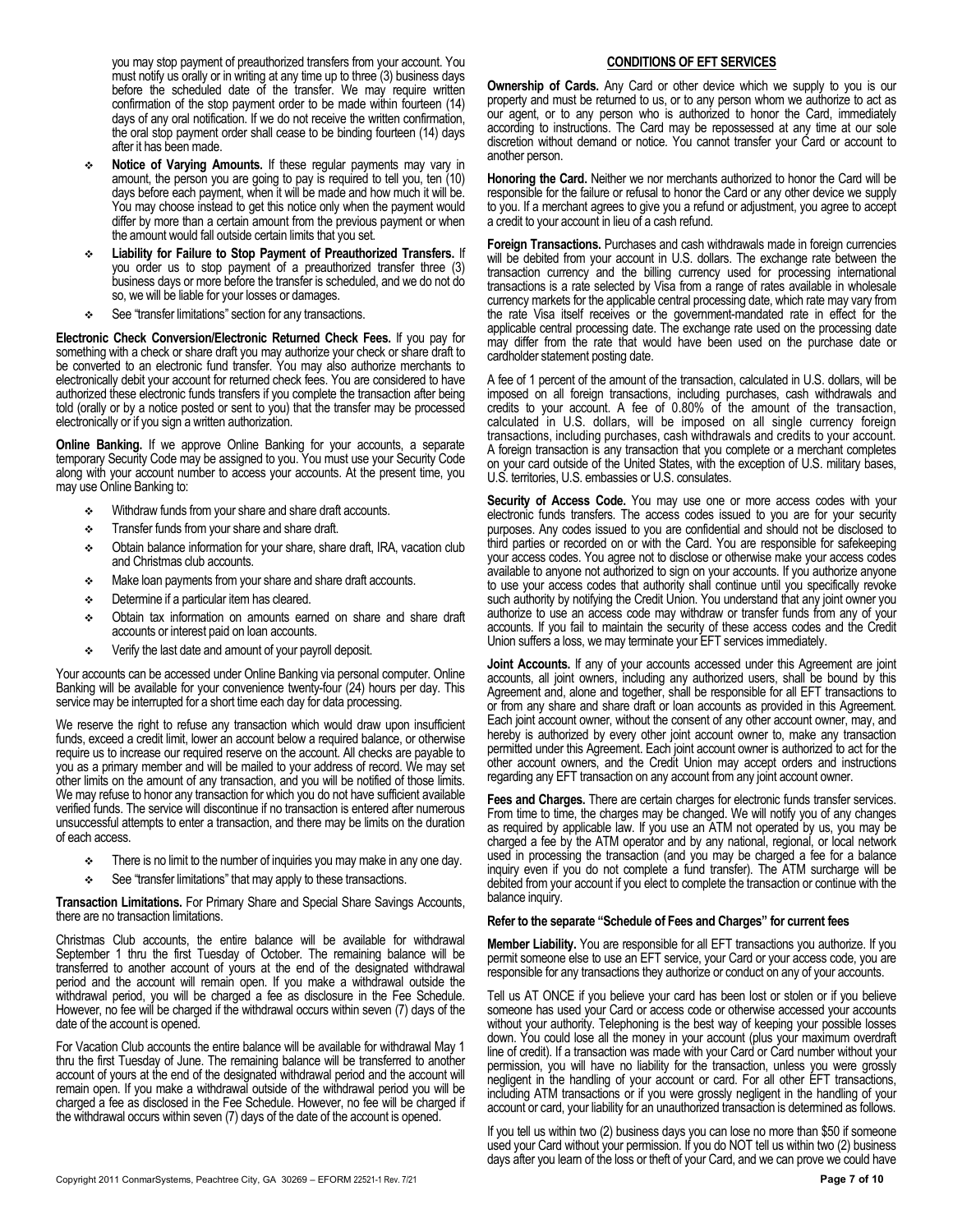stopped someone from using your Card without your permission if you had told us, you could lose as much as \$500.00.

Also, if your statement shows transfers that you did not make, tell us at once. If you do not tell us within sixty (60) days after the statement was mailed to you, you may not get back any money lost after the sixty (60) days if we can prove that we could have stopped someone from making the transfers if you had told us in time. If a good reason (such as a hospital stay) kept you from telling us, we will extend the time periods. If you believe your Card has been lost or stolen or that someone has transferred or may transfer money from your account without your permission, call us at:

315-672-7827

or write to:

Westar Federal Credit Union 2565 Hambletonian Way P. O. Box 60 Camillus, New York 13031-0060

You should also call the number or write to the address listed above if you believe a transfer has been made using the information from your check without your permission.

# **RIGHT TO RECEIVE DOCUMENTATION**

**Periodic Statements.** Transfers and withdrawals made through any ATM or POS terminal, Debit Card transactions, audio response transactions, preauthorized EFTs or electronic/PC transactions will be recorded on your periodic statement. You will receive a statement monthly unless there is no transaction in a particular month. In any case, you will receive a statement at least quarterly.

**Terminal Receipt.** You have the option to receive a receipt at the time you make any transaction (except inquiries) involving your account using an ATM, POS terminal, or Debit Card transaction with a participating merchant.

**Direct Deposit.** If you have arranged to have a direct deposit made to your account at least once every sixty (60) days from the same source and you do not receive a receipt (such as a pay stub), you can find out whether or not the deposit has been made by using Online Banking or by calling 315-672-7827. This does not apply to transactions occurring outside the United States.

**Account Information Disclosure.** We will disclose information to third parties about your account or the transfers you make.

- As necessary to complete transfers;
- \* To verify the existence of sufficient funds to cover specific transactions upon the request of a third party, such as a credit bureau or merchant;
- If your account is eligible for emergency cash and/or emergency card replacement services, and you request such services, you agree that we may provide personal information about you and your account that is necessary to provide you with the requested services(s).
- $\div$  To comply with government agency or court orders; or
- $\cdot$  If you give us your written permission.

**Business Days.** Our business days are Monday through Friday, excluding holidays.

**Credit Union Liability and Preauthorized Payments.** If we do not complete a transfer to or from your account on time or in the correct amount according to our agreement with you, we may be liable for your losses or damages. However, we will not be liable for direct or consequential damages in the following events.

- If, through no fault of ours, there is not enough money in your accounts to complete the transaction, if any funds in your accounts necessary to complete the transaction are held as uncollected funds pursuant to our Funds Availability Policy, or if the transaction involves a loan request exceeding your credit limit.
- **If you used your Card or access code in an incorrect manner.**
- $\div$  If the ATM where you are making the transfer does not have enough cash.
- **•** If the ATM was not working properly and you knew about the problem when you started the transaction.
- If circumstances beyond our control (such as fire, flood, or power failure) prevent the transaction.
- If the money in your account is subject to legal process or other claim.
- If funds in your account are pledged as collateral or frozen because of a delinquent loan.
- $\div$  If the error was caused by a system of any participating ATM network.
- $\div$  If the electronic transfer is not completed as a result of your willful or negligent use of your Card, access code, or any EFT facility for making such transfers.
- If the telephone or computer equipment you use to conduct audio response or electronic/PC transactions is not working properly and you know or should have known about the breakdown when you started the transaction.
- Any other exceptions as established by the Credit Union.

**Stop Payment Rights.** If you have arranged in advance to make regular electronic fund transfers out of your account(s) for money you owe others, you may stop payment of preauthorized transfers from your account. You must notify us orally or in writing at any time up to three (3) business days before the scheduled date of the transfer. We may require written confirmation of the stop payment order to be made within fourteen (14) days of any oral notification. If we do not receive the written confirmation, the oral stop payment order shall cease to be binding fourteen (14) days after it has been made.

**Notice of Varying Amounts.** If these regular payments may vary in amount, the person you are going to pay is required to tell you, ten (10) days before each payment, when it will be made and how much it will be. You may choose instead to get this notice only when the payment would differ by more than a certain amount from the previous payment or when the amount would fall outside certain limits that you set.

**Notices.** All notices from us will be effective when we have them or delivered them to the appropriate address in the Credit Union's records. If you have agreed to receive notices electronically we may send you notices to the appropriate email address in the Credit Union's records. Notices from you will be effective when received by the Credit Union at the address specified in this Agreement. We reserve the right to change the terms and conditions upon which this service is offered. We will mail notice to you at least twenty-one (21) days before the effective date of any change. Use of this service is subject to existing regulations governing the Credit Union account and any future changes to those regulations.

The following information is a list of safety precautions regarding the use of Automated Teller Machines (ATM) and Night Deposit Facilities.

- $\div$  Be aware of your surroundings, particularly at night.
- Consider having someone accompany you when the ATM or night deposit facility is used after dark.
- If another person is uncomfortably close to you at the time of your transaction, ask the person to step back before you complete your transaction.
- Refrain from displaying your cash at the ATM or night deposit facility. As soon as your transaction is completed, place your money in your purse or wallet. Count the cash later in the safety of your car or home.
- If you notice anything suspicious at the ATM or night deposit facility, consider using another ATM or night deposit facility or coming back later. If you are in the middle of a transaction and you notice something suspicious, cancel the transaction, take your Card or deposit envelope, and leave.
- If you are followed after making a transaction, go to the nearest public area where people are located.
- Do not write your personal identification number or code on your ATM Card.
- \* Report all crimes to law enforcement officials immediately.

Please direct any comments or complaints regarding ATM security to the Credit Union or the New York State Banking Department at 212-618-6642.

**Billing Errors.** In case of errors or questions about electronic funds transfers from your share and share draft accounts, telephone us at the following number or send us a written notice to the following address as soon as you can. We must hear from you no later than sixty (60) days after we sent the FIRST statement on which the problem appears, call us at:

315-672-7827

or write to:

Westar Federal Credit Union 2565 Hambletonian Way P. O. Box 60 Camillus, New York 13031-0060

- 1. Tell us your name and account number.
- 2. Tell us the dollar amount of the suspected error.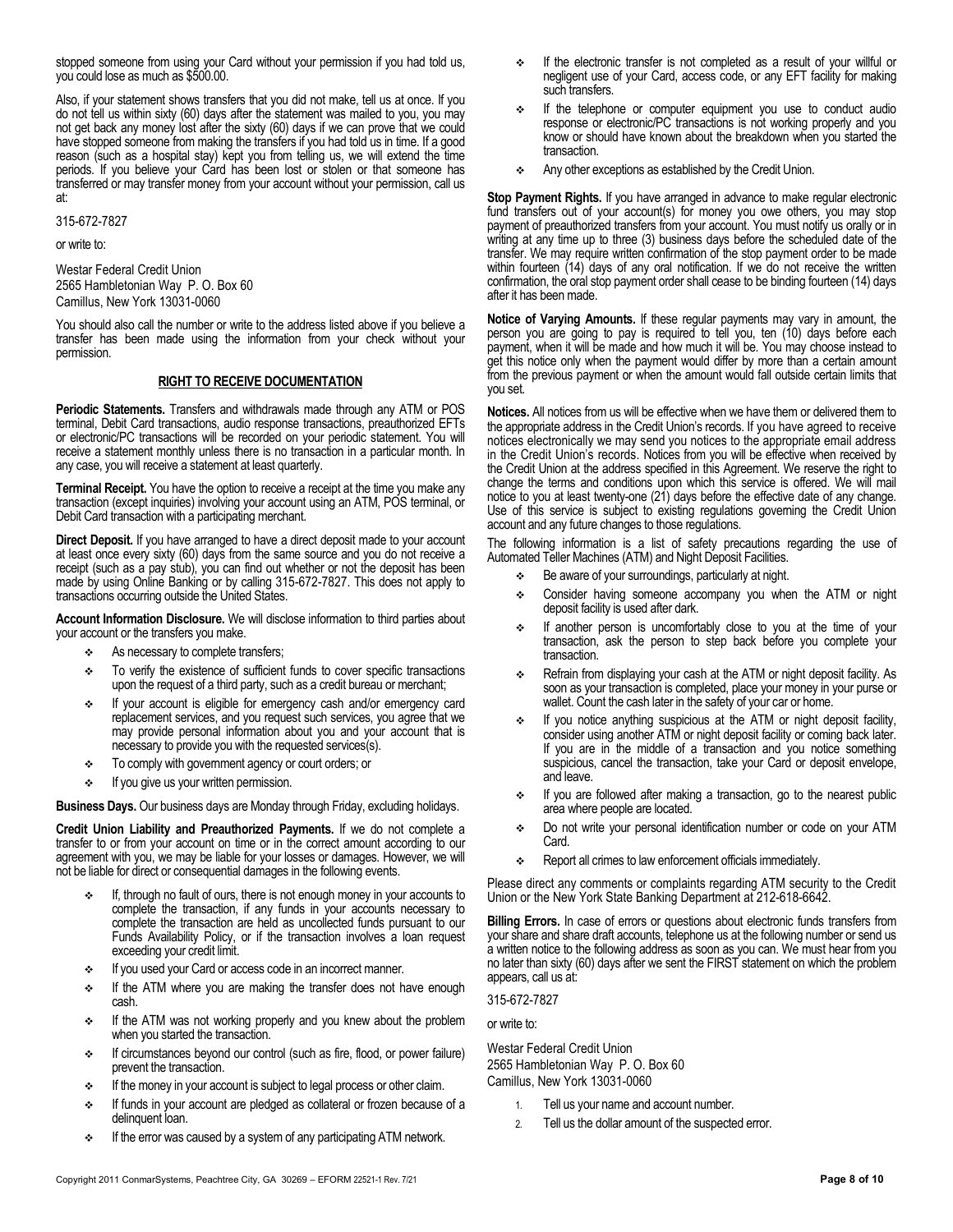3. Describe the electronic transfer you are unsure about, and explain as clearly as you can why you believe the Credit Union has made an error or why you need more information.

If you tell us orally, we may require that you send us your complaint or question in writing within ten (10) business days.

We will tell you the results of our investigation within ten (10)\* business days after we hear from you and will correct any error promptly. If we need more time, however, we may take up to forty-five (45) \*\* days to investigate your complaint or question. If we decide to do this, we will credit your account within ten (10)\* business days for the amount you think is in error, so that you will have the use of the money during the time it takes us to complete our investigation. If we ask you to put your complaint or question in writing and we do not receive it within ten (10) business days, we may not credit your account. We will tell you the results within three (3) business days of completing our investigation. If we decide that there was no error, we will send you a written explanation. You may ask for copies of the documents that we used in our investigation.

\* If you give notice of an error within thirty (30) days after you make the first deposit to your account, we will have twenty (20) business days instead of ten (10) business days.

\*\* If you give notice of an error within thirty (30) days after you make the first deposit to your account, notice of an error involving a point of sale transaction, or notice of an error involving a transaction initiated outside the U.S. its possessions and territories, we will have ninety (90) days instead of forty-five (45) days to investigate.

**NOTE.** If the error you assert is an unauthorized VISA transaction, other than a cash disbursement at an ATM, we will credit your account within five (5) business days unless we determine that the circumstances or your account history warrant a delay, in which case you will receive credit within ten (10) business days.

**Termination of EFT Services.** You may terminate this Agreement or any EFT service under this Agreement at any time by notifying us in writing and stopping your use of your Card and any access code. You must return all Cards to the Credit Union. You also agree to notify any participating merchants that authority to make bill payment transfers has been revoked. We may also terminate this Agreement at any time by notifying you orally or in writing. If we terminate this Agreement, we may notify any participating merchants making preauthorized debits or credits to any of your accounts that this Agreement has been terminated and that we will not accept any further preauthorized transaction instructions. We may also program our computer not to accept your Card or access code for any EFT service. Whether you or the Credit Union terminates this Agreement, the termination shall not affect your obligations under this Agreement for any EFT made prior to termination.

**Governing Law.** This Agreement is governed by the Bylaws of the Credit Union, federal laws and regulations, the laws and regulations of the state in which the Credit Union's main office is located and local clearinghouse rules, as amended from time to time. Any disputes regarding this Agreement shall be subject to the jurisdiction of the court of the city in which the Credit Union is located.

**Enforcement.** You are liable to us for any loss, cost or expenses we incur resulting from your failure to follow this Agreement. You authorize us to deduct any such loss, costs or expenses from your account without prior notice to you. If we bring a legal action to collect any amount due under or to enforce this Agreement, we shall be entitled, subject to applicable law, to payment of reasonable attorney's fees and costs, including fees on any appeal, bankruptcy proceedings, and any post-judgment collection actions.